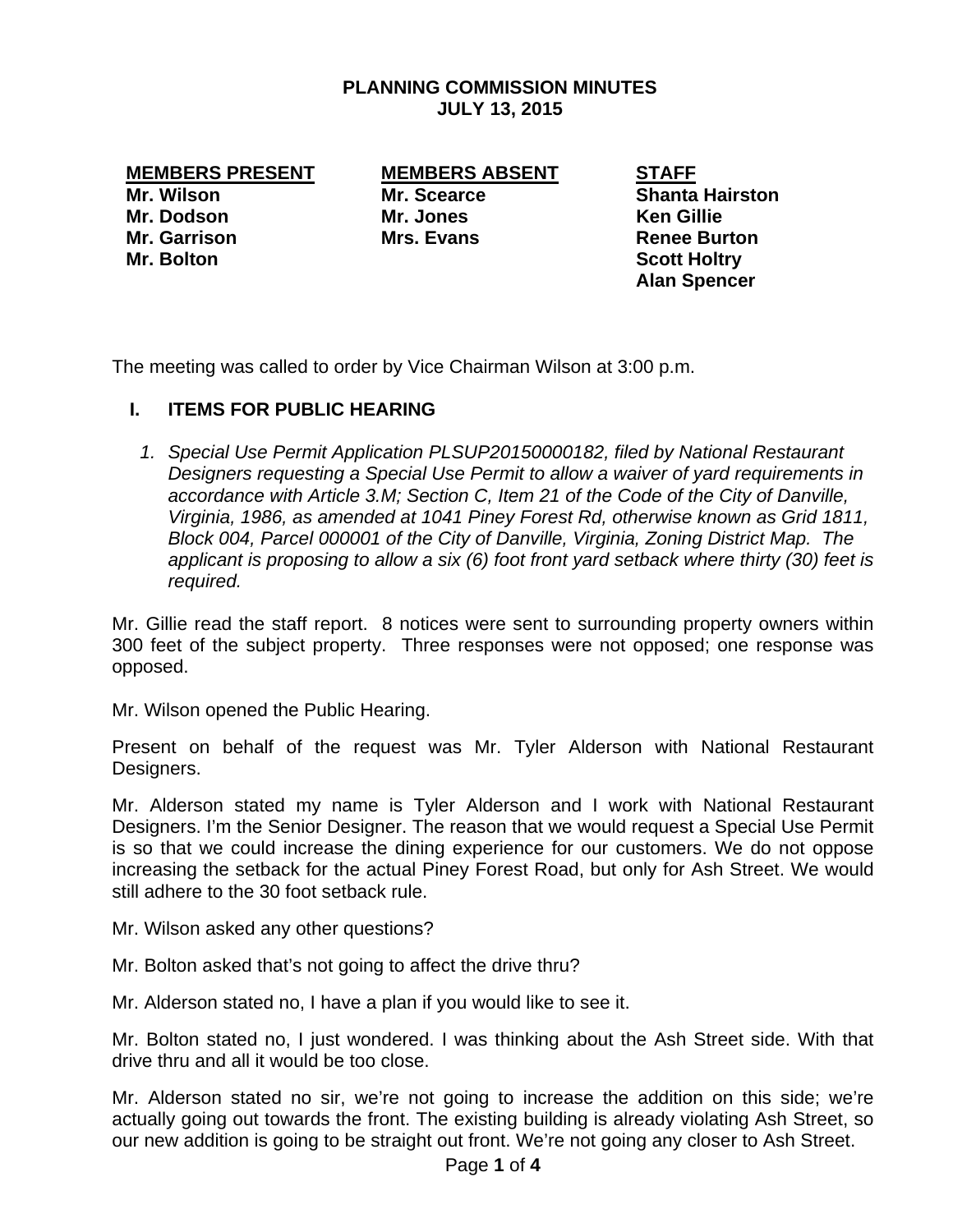Mr. Wilson asked any other questions?

Mr. Garrison stated they're saying they're not going to change anything on Piney Forest; you're giving them ten more feet than he's got down. Do you want to strike that or leave that?

Mr. Gillie stated we want to leave that. The reason being is if you notice there's a site plan inside your packet, there's an angle along Ash and Piney Forest; there's not a 90 degree bend. Because of that angle and the way we measure our setbacks, we felt that there may be an encroachment into the Piney Forest setback with the way our definition is. So we stick with our recommendation the way it is. We don't think it will create any issues because of the site distance and everything else so we'll stay with what we've got.

Mr. Wilson closed the Public Hearing.

#### **Mr. Garrison made a motion for approval with conditions per staff. Mr. Dodson seconded the motion. The motion was approved by a 4-0 vote.**

*2. Rezoning Application PLRZ20150000183, filed by Ricky and Shelby Wharton requesting to rezone from T-R, Threshold Residential to S-R, Suburban Residential, Parcel ID #60027 On Altice Drive, otherwise known as Grid 1916, Block 002, Parcel 000016 of the City of Danville, Virginia, Zoning District Map. The applicant is proposing to rezone to allow for a consolidation.* 

Mr. Gillie read the staff report. 36 notices were sent to surrounding property owners within 300 feet of the subject property. Seven responses were not opposed; zero responses were opposed.

Mr. Wilson opened the Public Hearing.

Present on behalf of the request was Mr. Ricky Wharton.

Mr. Wharton stated I'm Ricky Wharton and basically we just want to consolidate our house. We weren't aware that it was zoned for apartments when we bought it so when we decided to consolidate is when we found out that we needed to come down and have a meeting with the committee to have it rezoned.

Mr. Wilson asked any questions at all for our applicant?

Mr. Wilson closed the Public Hearing.

#### **Mr. Dodson made a motion for approval as submitted. Mr. Garrison seconded the motion. The motion was approved by a 4-0 vote.**

*3. Rezoning Application PLRZ20150000184, filed by Blue Ridge Towers requesting to amend the Year 2020 Land Use Plan from OPT Office Professional Transitional to HI Heavy Industry and to rezone from TO-C, Transitional Office District to "Conditional" M-I Industrial Manufacturing District, on parcel ID# 60538, otherwise known as Grid 0608, Block 004, Parcel 000022.001 of the City of Danville, Virginia, Zoning District Map. The applicant is proposing to rezone to allow for the construction of a communication (cell) tower.*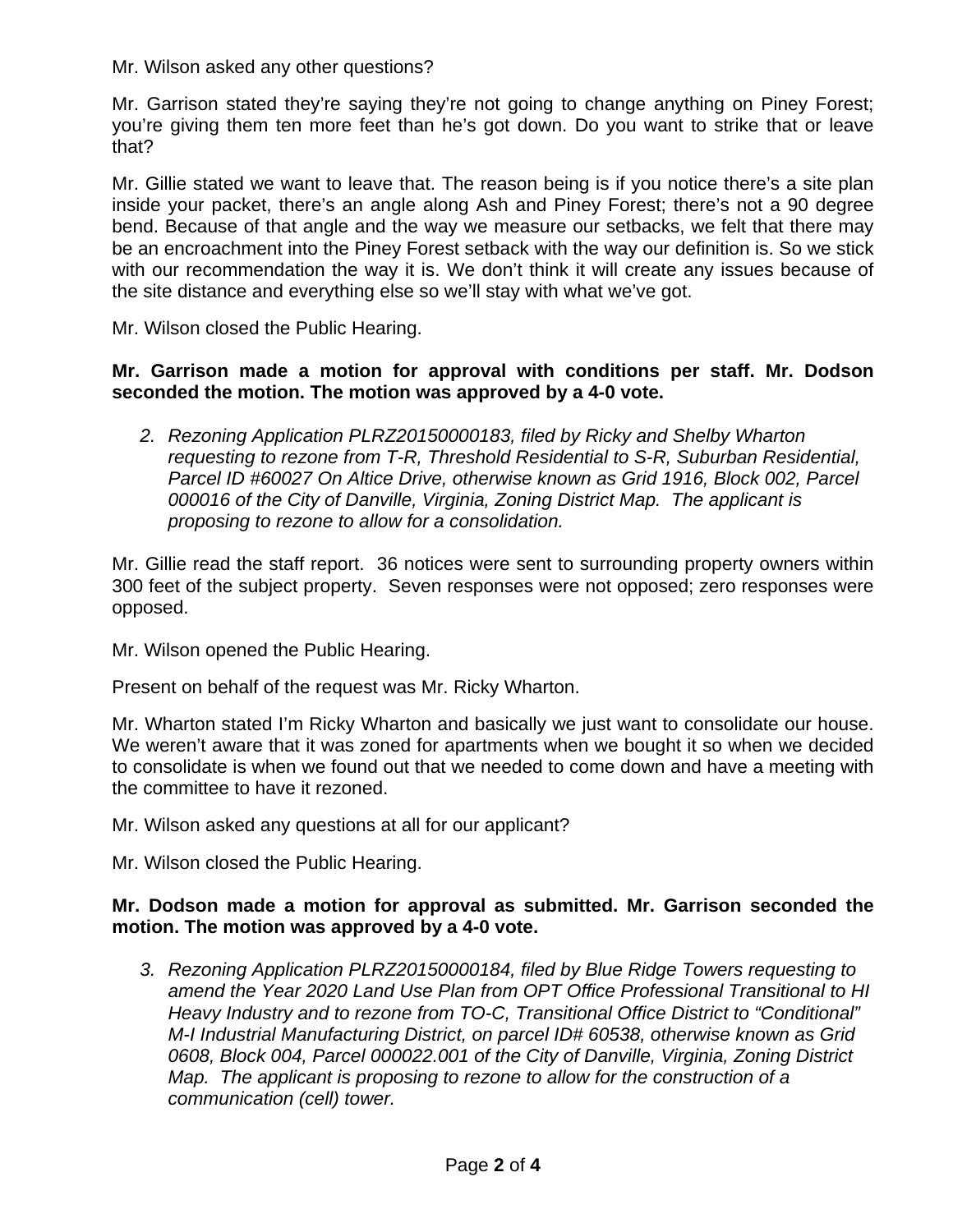*4. Special Use Permit Application PLSUP20150000185, filed by Blue Ridge Towers requesting a Special Use Permit to allow a communication tower in accordance with Article 3.Q; Section C, Item 8 of the Code of the City of Danville, Virginia, 1986, as amended on parcel ID# 60538, otherwise known as Grid 0608, Block 004, Parcel 000022.001 of the City of Danville, Virginia, Zoning District Map. The applicant is proposing to construct a communication (cell) tower at this location.* 

Mr. Gillie read the staff report. Nine notices were sent to surrounding property owners within 300 feet of the subject property. Three responses were not opposed; zero responses were opposed.

Mr. Wilson opened the Public Hearing.

Present was Mrs. Dorothy Jones, a Schoolfield resident.

Mrs. Jones stated my name is Dorothy Jones and I live out at Schoolfield where they're putting the cell tower. That's not my problem as far as where they're putting it at; the City owns that and we've been fighting copperhead snakes for years now. As long as they will be made to keep that cleared off and mowed, I have no problem with that. Also the neighbors want to know if that tower will interfere with our internet, our cell phones and our TV. Is that going to be a problem?

Mr. Gillie stated your TV should not be a problem, your internet should not be a problem, and it actually should improve cell phone coverage if you have nTelos. There's a gap in that area right now. There should be a package there that shows that there's a hole, so that's why they're putting the tower there because they're missing coverage in that area. So it actually improves cell phone coverage if you have nTelos and Sprint. Those people will be served better by this. They're looking at buying this portion from the City so they will be responsible for maintaining it. This is being a transfer to use to Blue Ridge Tower from the Industrial Development Authority.

Mrs. Jones asked but they're just going to own a small part of that and the City of Danville's going to own the rest of it?

Mr. Gillie stated they're looking at buying about half of that property from the Industrial Development Authority so half of that will go to Blue Ridge Tower and the other half will be maintained by the Industrial Development Authority.

Mrs. Jones asked so is the City going to keep their part of that land clean?

Mr. Gillie stated the Industrial Development Authority is supposed to maintain it. They're not really the City so I can't really say yes, but they are sort of a branch of the City and they will do a better job at maintaining that. We will notify the folks that need to get on the grass cutting. Now Blue Ridge Towers is responsible for the maintenance of their property. They've did a good job on their other towers in the City.

Mrs. Jones stated well that field has been a nightmare for three years with the snakes. That's what I'm concerned about. Just so they keep it clear and we don't have to fight snakes all summer, then I don't have a problem with it. The neighbors sent me down because they were too afraid to come.

Mr. Wilson stated we don't want you to be afraid to come. Is there some direction we could give her in terms of that?